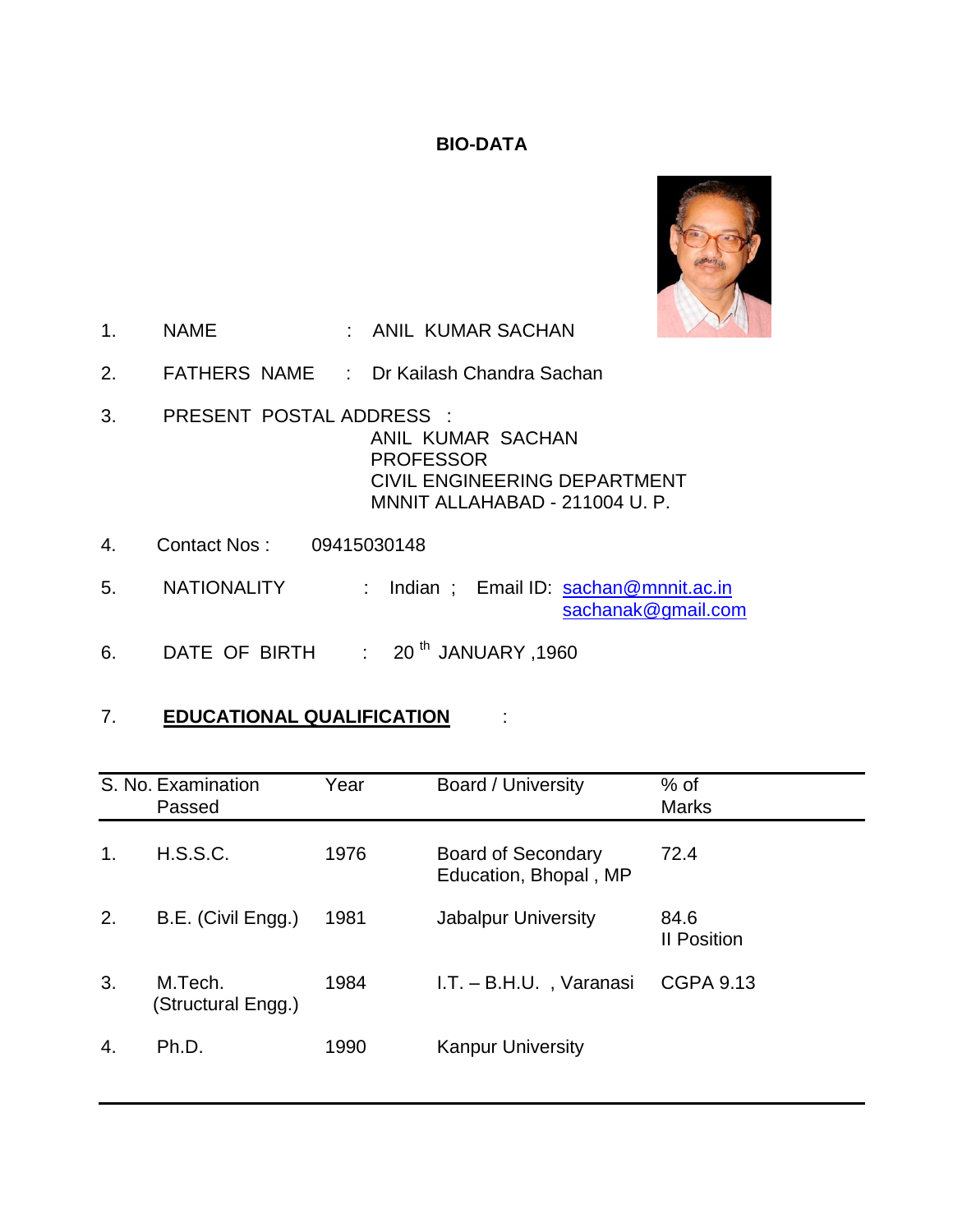# 8. **FIELD OF SPECIALIZATION** : Civil Engineering ( Structural Engg)

# 9. **EXPERIENCE** :

| S.<br>No. | Post Held        | From          | To            | Employer's<br>Name                      | Pay<br>Scale                 | <b>Responsibilities</b>                  |
|-----------|------------------|---------------|---------------|-----------------------------------------|------------------------------|------------------------------------------|
| 1.        | <b>PROFESSOR</b> | $1 - 02 - 08$ | Till date     | Director,<br><b>MNNIT</b><br>Allahabad  | $37400 -$<br>67000<br>67260) | Teaching,<br>Research,<br>Administration |
| 2.        | <b>DIRECTOR</b>  | $7 - 11 - 04$ | $17 - 1 - 05$ | Chairman<br><b>BOG</b>                  | Same as<br>professor         | Teaching,<br>Research,<br>Administration |
| 3.        | <b>PROFESSOR</b> | 24-7-99       | $31 - 1 - 08$ | Director,<br><b>B.I.E.T.,</b><br>Jhansi | $16400 -$<br>22400           | Teaching,<br>Research,<br>Administration |
| 4.        | <b>READER</b>    | $1 - 5 - 91$  | 23-7-99       | Director,<br>B.I.E.T.,<br>Jhansi        | $3700 -$<br>5700             | Teaching,<br>Research,<br>Administration |
| 5.        | <b>LECTURER</b>  | $7 - 12 - 84$ | $30 - 4 - 91$ | Director,<br>H.B.T.I.<br>,Kanpur        | $2200 -$<br>4000             | Teaching,<br>Research,<br>Administration |

# 10. OTHER DETAILS

- (i) No of Patents : nil
- ( ii ) No of Awards / Recognition :
	- (a) Nominated as Chairman ISTE , UP & Uttranchal Section
	- (b) Member / Convener BOS of Civil Engineering , UPTU
	- (c) Convener RDC , Civil Engineering , UPTU
	- (d) Member , BWC , UPTU
	- (e) Member , BOG , MMEC Gorakhpur
- ( iii ) No of Ph D guided ( Completed / In Progress ) : 1 / 6
- ( iv ) No of Publications : International Journals / Conferences 11 National Journals / Conferences - 23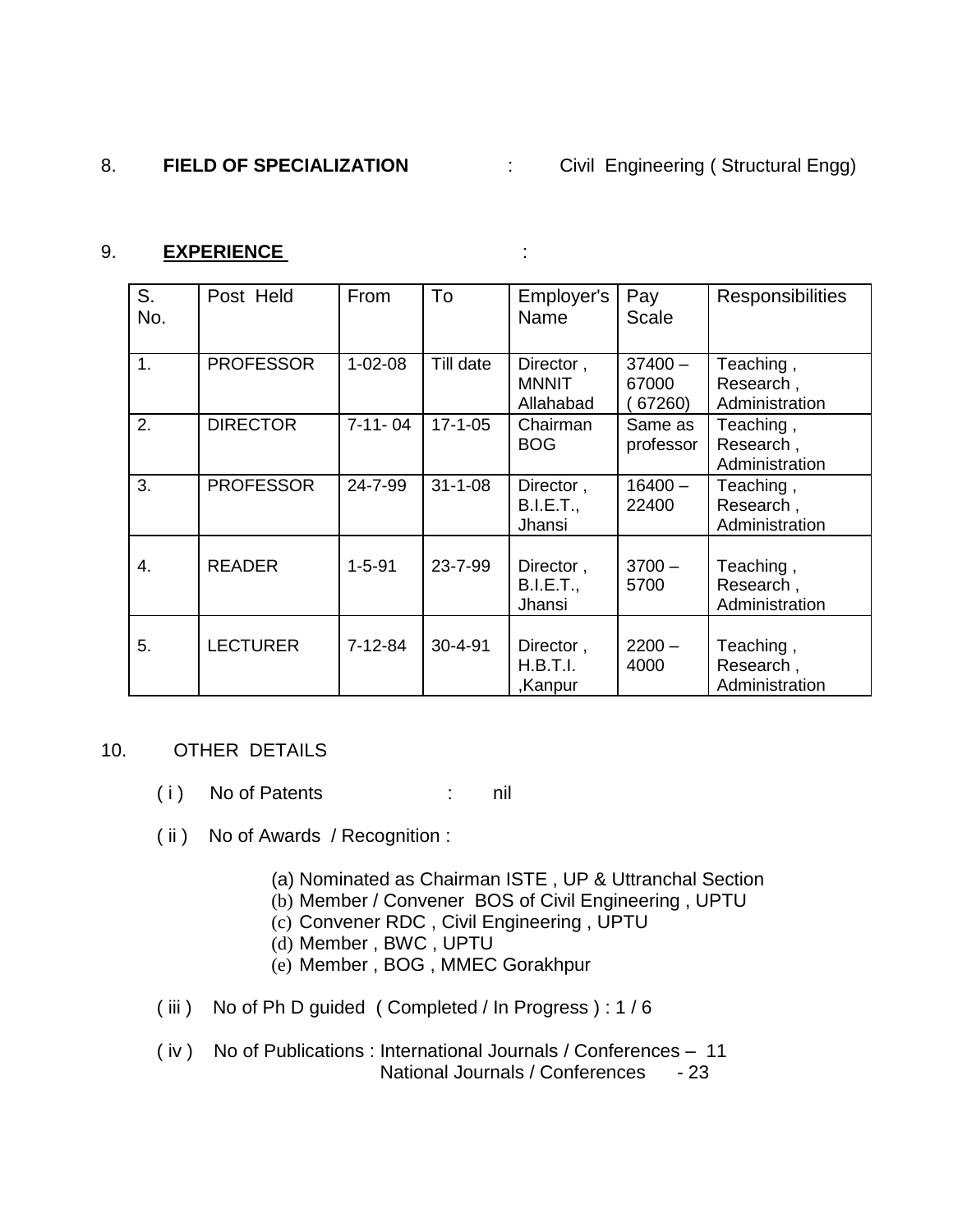- ( v ) No of Books Published / under Publication: 1( Edited one Book )
- ( vi ) No of Projects Completed / In progress : 6
- ( vii ) Details of membership in societies :
	- 1. Life member of I.S.T.E.
	- 2. Life fellow of I.E.
	- 3. Life fellow of I.C.I.
	- 4. Life member of I.S.E.T.
	- 5. Life member of I.S.F.R.C.
	- 6. Life member of Indian Road Congress
	- 7. Life member of Indian Bridge Engineers Association
	- 8. Life member of Structural Engineers Forum of India
	- 9. Life member of Indian Geological Congress

( viii ) Other Details :

- ( i ) Organized a National Seminar on Environmental Aspects of Engineering Practices at B I E T Jhansi, 17 – 18 April 1998.
- ( ii ) Organized a National Seminar on Advances in Cement and Concrete at B I E T Jhansi, 10 – 11 March 2000.
- (iii ) Organized an AICTE ISTE sponsored Short Term Course on "CAD Application in Civil Engineering".
- ( iv ) Organized thirteen courses for training of field engineers , sponsored by Ministry of Urban Development, Govt of India.
- ( v ) Organized Three training programs for Engineers of RES , UP
- ( ix ) Consultancy Services : Designed several multi-storeyed residential and commercial complexes for private and Govt. organisations , surface , underground and overhead water tanks from 50 KL to 2500 KL capacity and other civil engineering structures such as retaining walls, Pump houses, industrial sheds , **bridges** etc. total consultancy charges till date are approximately **Rs 2 Crore**
- 11. Any Other Relevant Information

The positions which I have held during the course of my career, contributing to my knowledge & experience, required to function efficiently as a Director are as follows :-

- Director, BIET Jhansi ( $7/11/2004$  to  $17/1/2005$ )
- Head Civil Engineering Deptt, BIET Jhansi (1/5/1991 to 20/01/2005)
- Dean Academics , BIET Jhansi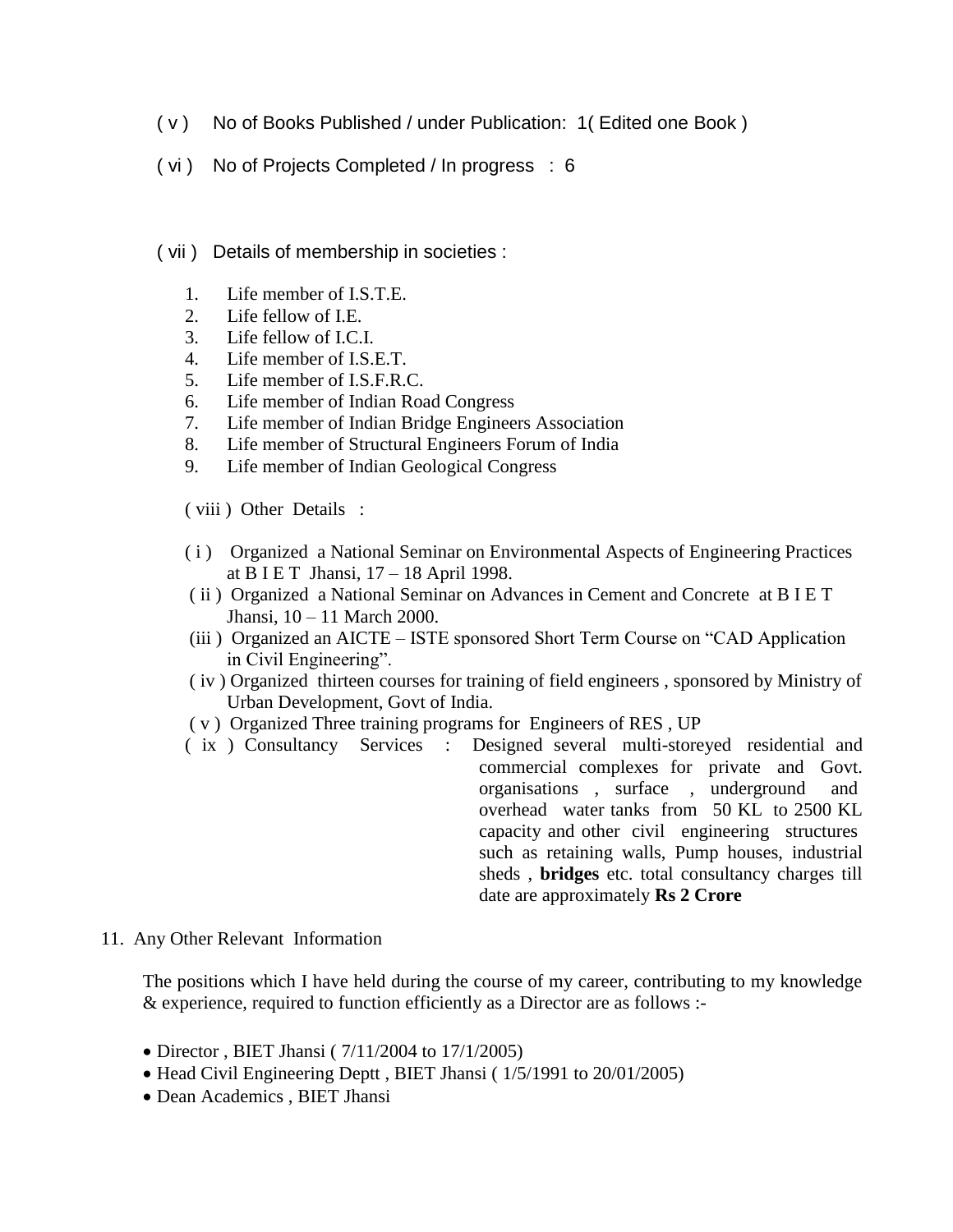- Dean Administration , BIET Jhansi
- Section Chairman, ISTE ( UP & Uttranchal Section )
- Chairman Maintenance , BIET Jhansi
- Chief Proctor , BIET Jhansi
- Chief Warden , BIET Jhansi
- Coordinator TEQIP ( BIET Jhansi )
- OC Purchase , OC Library , Warden ( BIET Jhansi )
- Chairman , Institute Committee for Construction & Maintenance , MNNIT Allahabad
- Convener , DUGC , MNNIT Allahabad
- Convener , DPGC , MNNIT Allahabad
- Head , CED , MNNIT Allahabad , 27-7-2013 to 26-7-2015
- Chairman , CWM & ESWM , MNNIT Allahabad

## DETAILS OF PROJECTS COMPLETED

| S1. | Name of the  | Name of       | Project Title      | Year of   | Durati        | Amount      | <b>Status</b> |
|-----|--------------|---------------|--------------------|-----------|---------------|-------------|---------------|
|     | funding      | the Scheme    |                    | Fundin    | <sub>on</sub> | Sanctione   | Completed/*   |
| No. | agency       |               |                    | g         |               | d           | Ongoing       |
|     | (AICTE/Oth   |               |                    |           |               |             |               |
|     | ers)         |               |                    |           |               |             |               |
|     |              |               |                    |           |               |             |               |
| 1.  | <b>MHRD</b>  | <b>MODROB</b> | Mod. of Conc. Lab  | 93-94     | 2 Yrs         | 10.00 Lacs  | Completed     |
| 2.  | <b>MHRD</b>  | <b>MODROB</b> | Mod of Survey lab  | 93-94     | 2 Yrs         | 10.00 Lacs  | Completed     |
| 3.  | <b>AICTE</b> | <b>MODROB</b> | Mod. of Conc Lab   | 98-99     | 2 yrs         | $5.00$ Lacs | Completed     |
| 4.  | <b>AICTE</b> | R & D         | Engg of Comp.      | 98-99     | 3 yrs         | $6.00$ Lacs | Completed     |
|     |              |               | Clay Liners        |           |               |             |               |
| 5.  | <b>AICTE</b> | <b>TAPTEC</b> | Comp. Graphics     | $00 - 01$ | 2 yrs         | 11.60 Lacs  | Completed     |
|     |              |               | Lab                |           |               |             |               |
| 6.  | <b>AICTE</b> | <b>TAPTEC</b> | Computerisation    | $01-02$   | 2 yrs         | $6.00$ Lacs | Completed     |
|     |              |               | of Central Library |           |               |             |               |

## **PUBLICATION IN INTERNATIONAL JOURNALS / CONFERENCES**

1. Sachan, A.K., Rao, C.V.S.K., " A Cone Penetration Test for Workability of Fibre Reinforced Concrete, " Materials and Structures, RILEM, Vol. 21, December 1988, pp 448 - 452.

2. Sachan, A.K., Rao, C.V.S.K., " Fracture Toughness of Two - Phase Marble Epoxy Composites ", International Journal of Cement Composites and Light Weight Concrete , Vol. 10, August 1988, pp 167 - 169.

3. Sachan, A.K., Rao, C.V.S.K., " Behaviour of Fibre Reinforced Concrete Deep Beams, " Cement & Concrete Composites, Vol. 12, 1990, pp 211 - 218.

4. Sahu, A K , Kumar, Sunil , Sachan, A K ,"Crushed Stone Dust as Fine Aggregate in Concrete", Indian Concrete Journal, January , 2003, pp 845-848.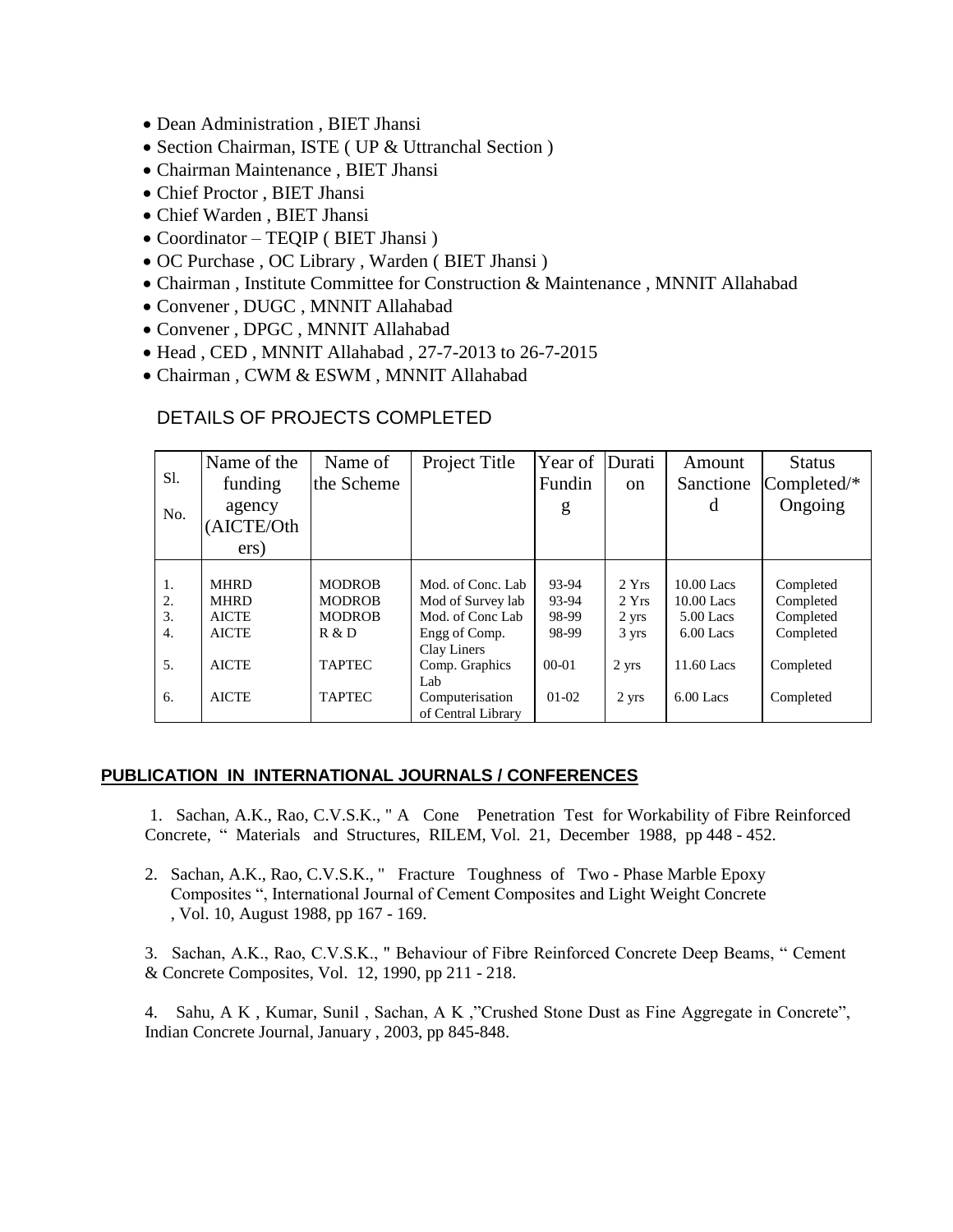5. Sachan, A.K., Sharma, D.K., Rao, C.V.S.K., " Fibre Reinforced Machine Foundations ", Proceedings of International Symposium on Fibre Reinforced Concrete - 1987, December 1987, Madras, India, pp 3.33 - 3.40.

6. Sachan, A.K., Rao, C.V.S.K. " A Simple Workability Test for Fibre Reinforced Concrete", Proceedings of the International Symposium on Innovative World of Concrete, ICI - IWC 1993, Banglore, India, pp 3.31 - 3.36.

7. Sahu, A.K., Srivastava, R.K., Sachan, A.K., " Urban Waste Disposal: Environmental & Geotechnical Aspects " , presented in International Conference on Environmental Planning and Management , 24 - 26 February 1996 , V . R. C. E. Nagpur, India.

8. Sahu , A K , Sachan , A K ," Effect of Aggressive Chemical Environment on Setting Characteristics of Plain and Blended Cements" , International Journal of Structural and Civil Engineering Research , Vol 2, No 2 , May 2013 , pp 77- 83 .

9. Shankar , R. , Sachan , A. K. , "Concrete Mix Design Using Neural Network", International Journal of Civil , Architectural , Structural and Construction Engineering , Vol 8, No 8 , 2014 , pp 874- 877

10. Rawat , A. , Sachan A. K. , Shankar , R. " Management of Construction and Demolition Waste" Proceedings of ICSCI – 2014 , IIT Hyderabad , October , 17-18, 2014 , pp 1069-1076.

11, Rawal , N. , Sachan , A. K. , " An Approach for Selection of Wastewater Treatment Units using Analytical Hierarchy Process", Seventh International Conference on Environmental Science  $\&$ Technology  $-2014$ , American Academy of Sciences, June  $9 - 13$ , 2014, Houston, Texas, USA.

## **PUBLICATION IN NATIONAL JOURNALS & CONFERENCES**

1. Sachan, A.K.," Polymers in Concrete ", Civil Engineering & Construction Review, Vol. 2, December 1989, pp 34 - 37.

2. Sachan, A.K., Rao, C.V.S.K., " A New Workability Test for Fibre Reinforced Concrete ", Presented in National Seminar on Advances in Structural Sciences, G.I.T.A.M., Vishakhapatnam, India, 9 - 10 March 1990.

3. Sachan, A.K., Rao, C.V.S.K., " Impact Resistance of Fibre Reinforced Concrete ", Presented in National Seminar on Advances in Structural Sciences, G.I.T.A.M., Vishakhapatnam, India, 9 - 10 March, 1990.

4. Sachan, A.K., " Mechanical Properties and Structural Applications of Modern Cement Composites, " Civil Engineering & Construction Review, Vol. 3, September 1990, pp 37 - 41.

5. Sachan, A.K., " Fibre Reinforced Concrete Machine Bases ", Proceedings of the National Conference on Civil Engineering Materials and Structures, January  $19 - 21,1995$ , Osmania University, India, pp 25 - 28.

6. Sahu, A.K., Gupta, M.K., Sachan, A.K., " Ecological Balance : Its Restoration in Highway Projects ", Flora & Fauna, Vol. 1, No 2, 1995, pp 173 - 175.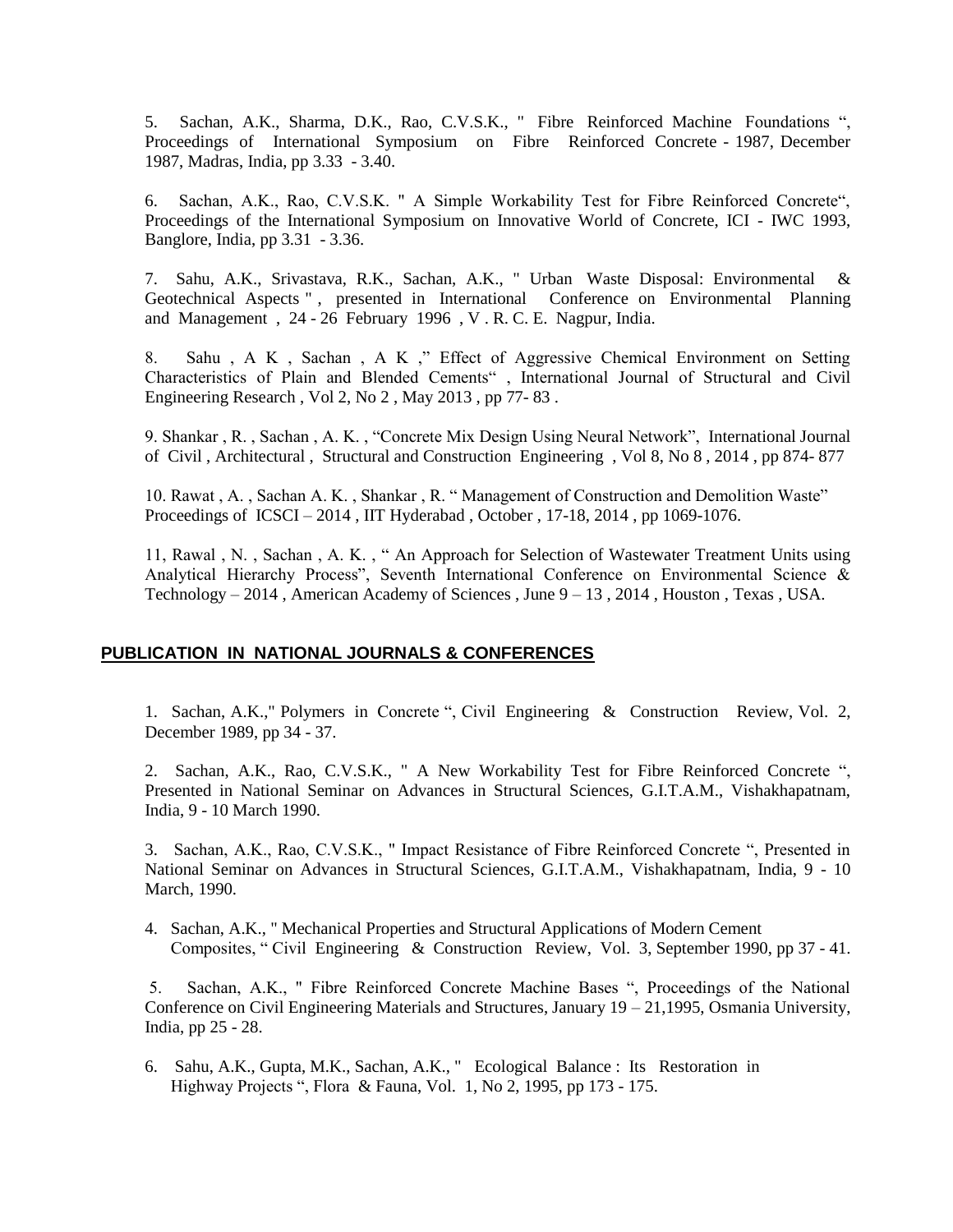7. Sahu, A.K., Sachan, A.K., Srivastava, R.K., " Geotechnical Investigation to access Slope Erosion Problem at Kalinjar Fort Site (Banda, U.P.) ", Proceedings of Indian Geotechnical Conference 1997, 17 - 20 December 1997, Baroda, India, pp 567-570.

8. Sahu, A.K., Sachan, A.K., "Economics of Fibre Concrete Machine Bases ", Presented In 77 th Annual Technical Volume, Institution of Engineers (India) U. P. State Center, Lucknow, 8 - 9 November 1997, pp 48 - 49.

9. Shukla, M., Sahu, A.K., Sachan, A.K., " Performance of Stone Dust as Fine Aggregate Replacing Sand in Concrete and Mortar ", Proceedings of National Seminar On Advances in Special Concretes, Banglore, 23 & 24 January 1998, pp 241 - 248.

10. Sahu, A.K., Verma, A., Sachan, A.K., " Utilization of Flyash and Stonedust for Soil Stabilization Using Rothfutch's Method ", Proceedings of the National Seminar on Environmental Aspects of Engineering Practices, 17-18 April 1998, Jhansi, pp 52-58.

11. Shukla, M., Sachan, A.K.," Use of Waste Material in Construction: an Overview ", Proceedings of the National Seminar on Environmental Aspects of Engineering Practices, 17-18 April 1998, Jhansi, pp 179 - 185.

12 . Verma, Alok, Sachan, A.K., " Characterisation of Flyash ", Workshop on Utilization of flyash, University of Roorkee, April 25, 1998.

13. Shukla, M., Sachan, A.K., " Stone Dust Environmentally Hazardous Waste : Its Utilization in Building Construction ", Proceedings of National Seminar on Materials and Machines for Construction, Lucknow,  $19 & 20$  Februray  $2000$ , pp v-77 – v-81.

14. Srivastava , A. K. , Sahu, A.K., Shukla, M., Sachan, A.K., " Impact Resistance of Fibre Reinforced Concrete ", Proceedings of National Seminar on Advances in Cement and Concretes, Jhansi , 10 & 11 March 2000, pp 78 - 87.

15. Shukla, M., Sahu, A.K., Srivastava , A. K. , Sachan, A.K., " Studies on Strength and Behaviour of Concrete by Using Stone Dust as Fine Aggregate ", Proceedings of National Seminar on Advances in Cement and Concretes, Jhansi,  $10 \& 11$  March 2000, pp  $38 - 44$ .

16. Gupta, A K , Sachan, A K , Sahu , A K , Kumar, Sunil,"Stablisation of Black Cotton Soil Using Stone Dust – A waste product of Bundelkhand Region", IGC 2002,pp 308-310.

17. Srivastava A.K., Singh R.S. and Sachan A.K., "Level of air contaminants in Jhansi city" Indian Journal of Environmental Protection, March 2002 ,pp327-328.

18. Rao, C.V.S.K., Sachan, A.K., "Thermal Bending of Rectangular Orthotropic Plates ", Indian Journal of Technology, Vol. . 24, June 1986, pp 291 - 295.

19. Sahu , A K , Kumar , Sunil , Sachan , A K ," An Experimental Investigation on the Effect of Recycled Aggregate On Concrete Properties", Proceedings of the National Seminar on Advances in Civil Engineering : Perspective of Developing Countries , Feb 15-16, 2003 , ISBN 81-7764-418-1, pp 246-250

20. Sahu , A K , Kumar , Sunil , Sachan A K ,"Utilization of crushed stone dust in concrete " , National Conference on Advances in Construction Materials , Methodology & Management , Jan 21- 22 ,2009 , CBIT Hyderabad , pp 273-280